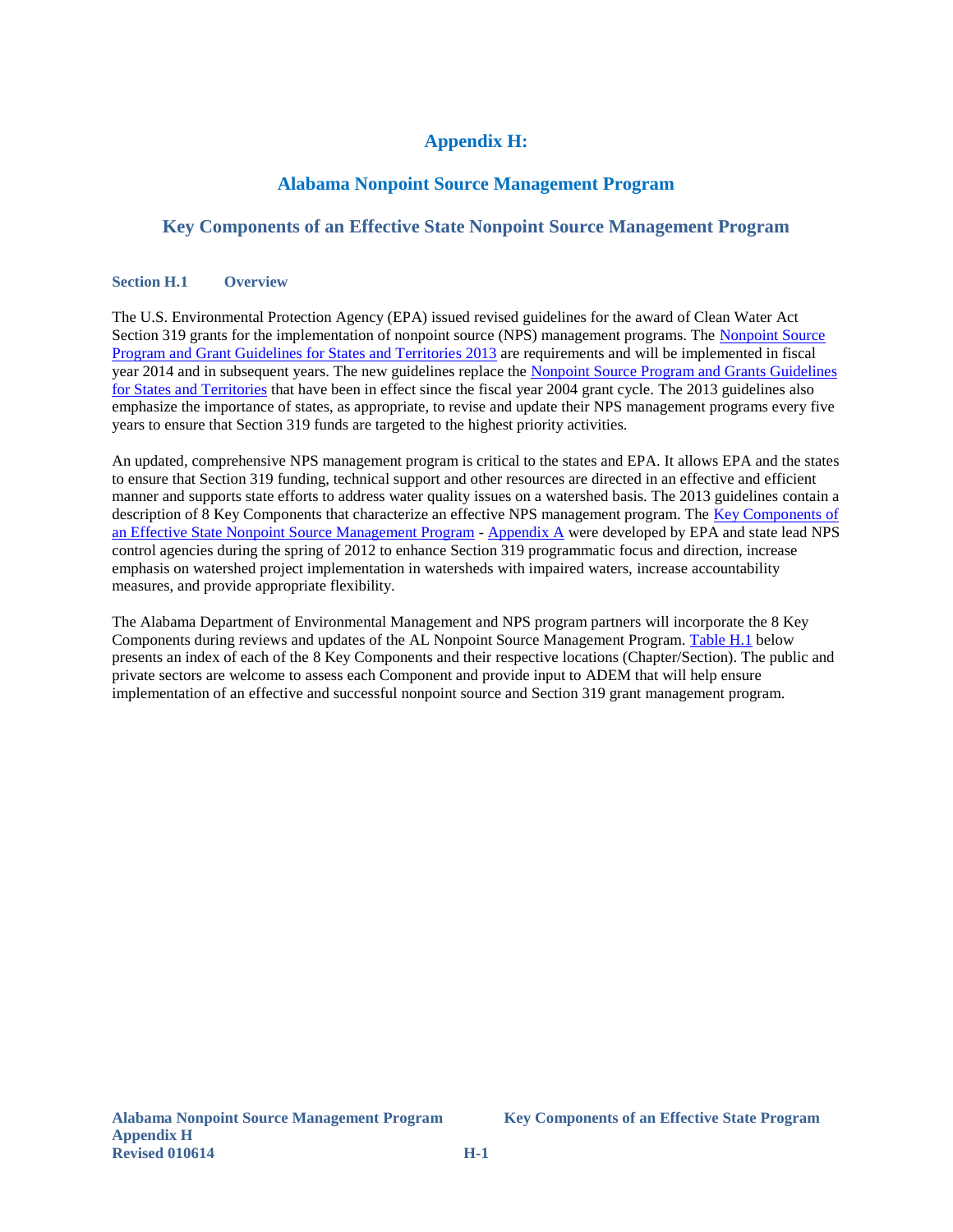### **TableH.1 Index of Key Components to Assess NPS Program Effectiveness**

| COMPONENT 1: The program contains explicit short- and long-term goals, objectives, and strategies to restore and<br>protect surface and ground water, as appropriate.                                                                                                                                                                                                                                                        | Chapter /<br><b>Section</b> |
|------------------------------------------------------------------------------------------------------------------------------------------------------------------------------------------------------------------------------------------------------------------------------------------------------------------------------------------------------------------------------------------------------------------------------|-----------------------------|
| The state program includes long-term and shorter-term (e.g., three- to five-year) goals, objectives and milestones that are well<br>integrated with other key environmental and natural resource programs. These goals, objectives will be periodically revised<br>as necessary to reflect progress or problems encountered; strategies to make progress towards achieving the goals, and<br>indicators to measure progress. |                             |
| NPS Programmatic Goals, Objectives, and Annual Milestones                                                                                                                                                                                                                                                                                                                                                                    | Chapter 8                   |

| COMPONENT 2: The program strengthens its working partnerships and linkages to appropriate state, interstate,<br>tribal, regional, and local entities (including conservation districts), private sector groups, citizens groups, and federal<br>agencies.                                                                                                                                                                                   | Chapter/<br><b>Section</b>                |
|---------------------------------------------------------------------------------------------------------------------------------------------------------------------------------------------------------------------------------------------------------------------------------------------------------------------------------------------------------------------------------------------------------------------------------------------|-------------------------------------------|
| The state uses a variety of formal and informal mechanisms to form and sustain partnerships:                                                                                                                                                                                                                                                                                                                                                |                                           |
| Federal and State Agency NPS Management Primacy, Authorities and Mechanisms<br>$\bullet$                                                                                                                                                                                                                                                                                                                                                    | Section 2.5<br>Table 2.5                  |
| <b>Wetland Cooperative Projects</b><br>$\bullet$                                                                                                                                                                                                                                                                                                                                                                                            | Section 3.3                               |
| Groundwater Cooperative Projects<br>٠                                                                                                                                                                                                                                                                                                                                                                                                       | Section 3.4                               |
| <b>Coastal Cooperative Projects</b><br>$\bullet$                                                                                                                                                                                                                                                                                                                                                                                            | Section 3.5                               |
| <b>ADEM</b> Integrated Water Monitoring approach<br>$\bullet$                                                                                                                                                                                                                                                                                                                                                                               | Section 4.3.2a                            |
| Links and leveraging of resources for wetland protection<br>٠                                                                                                                                                                                                                                                                                                                                                                               | Section 4.5                               |
| <b>Citizen Volunteer Monitoring</b><br>$\bullet$                                                                                                                                                                                                                                                                                                                                                                                            | Section 4.7                               |
| Fish Tissue Monitoring Program (cooperative agreement between ADEM, ADPH, ADCNR, and the TVA)<br>$\bullet$                                                                                                                                                                                                                                                                                                                                  | Section 4.8                               |
| Coastal Zone Act Reauthorization Amendments (CZARA) and Section 319 support<br>$\bullet$                                                                                                                                                                                                                                                                                                                                                    | Section 4.8.b                             |
| Coastal Beach Monitoring (ADEM, ADPH)<br>$\bullet$                                                                                                                                                                                                                                                                                                                                                                                          | Section 4.8.c                             |
| Groundwater and Source (Drinking) Water Protection<br>$\bullet$<br>(NPS Program integration with the Drinking Water State Revolving Fund (DWSRF), the Clean Water State<br>Revolving Fund (CWSRF), and Source Water Protection)                                                                                                                                                                                                             | Section 4.8.d                             |
| Integration with Other Ambient Monitoring and Assessment Programs<br>$\bullet$                                                                                                                                                                                                                                                                                                                                                              | Section 4.9                               |
| Integration of Federal, State and Local Community-based Programs and Partners<br>$\bullet$                                                                                                                                                                                                                                                                                                                                                  | Chapter 7                                 |
| Federal and State-based NPS Management Partners and Approaches<br>$\bullet$                                                                                                                                                                                                                                                                                                                                                                 | Table 7.1.A                               |
| Non-Regulatory-based / Voluntary Partners and Approaches<br>$\bullet$                                                                                                                                                                                                                                                                                                                                                                       | Table 7.1.B                               |
| Memorandums between Alabama agencies, academic institutions, and other organizations<br>$\bullet$                                                                                                                                                                                                                                                                                                                                           | Section 7.7<br>Appendix F.6<br>Table F.6  |
| Strategies to Enhance Statewide NPS Education and Outreach<br>$\bullet$                                                                                                                                                                                                                                                                                                                                                                     | Section I.2                               |
| The state works collaboratively with other key state and local NPS entities in the coordinated implementation of NPS control<br>measures in high priority watersheds.                                                                                                                                                                                                                                                                       |                                           |
| <b>ADEM Water Resource Site Conditions</b><br>$\bullet$                                                                                                                                                                                                                                                                                                                                                                                     | Section 3.2                               |
| Targeting and Prioritizing NPS Impaired Waters: Prioritizing Partners<br>$\bullet$                                                                                                                                                                                                                                                                                                                                                          | Section 3.3                               |
| National Water Quality Initiative<br>$\bullet$                                                                                                                                                                                                                                                                                                                                                                                              | Section 4.6<br>Section 7.4<br>Section G.7 |
| Integration of Federal, State and Local Community-based Programs and Partners<br>$\bullet$                                                                                                                                                                                                                                                                                                                                                  | Chapter 7                                 |
| EPA's Healthy Watersheds Initiative and Protection of High Quality Waters<br>$\bullet$                                                                                                                                                                                                                                                                                                                                                      | Section 7.2<br>Table G.3.1                |
| Programmatic Strategies to Achieve Goal 2 and Objective 2<br>$\bullet$                                                                                                                                                                                                                                                                                                                                                                      | Section 8.2.1                             |
| Long-term Objective 3.1: Continue to leverage public and private resources to implement BMPs to restore and<br>$\bullet$<br>protect watersheds and water quality and/or to protect human health from nonpoint sources of pollution.                                                                                                                                                                                                         | Section 8.3                               |
| Strategies to Achieve Goal 4 and Objectives 4:<br>$\bullet$<br>b) Continue to leverage Section 319 and other sources of NPS funding to cooperatively implement<br>environmentally-protective and economically-sensible BMPs<br>g) Work collaboratively with state and federal agencies, local watershed groups, and citizens to plan and implement<br>NPS pollution management practices in high priority watersheds (e.g., S. 303(d) List) | Section 8.4.1                             |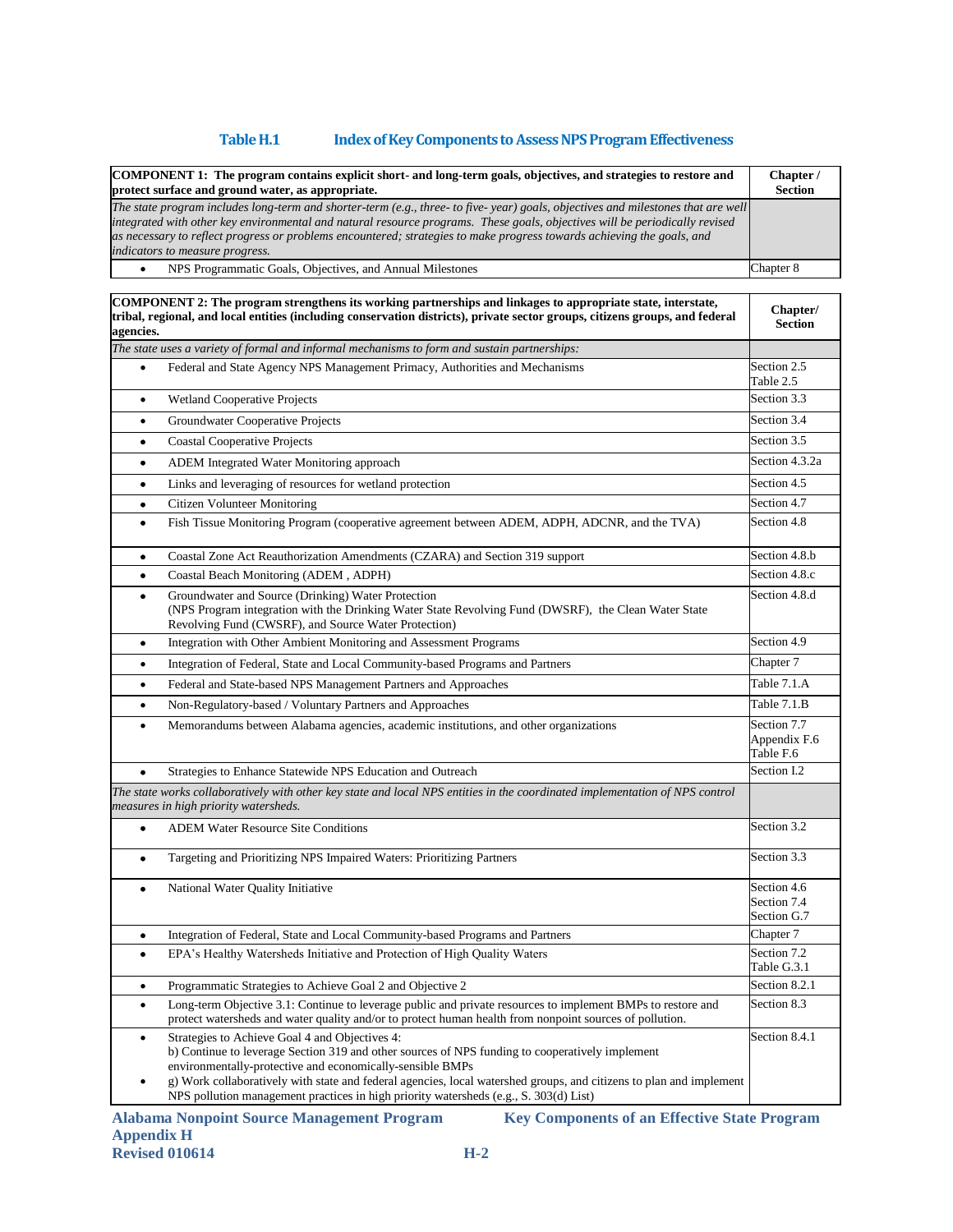| h) Continue to plan, align, and integrate the AL NPS Management Program with relevant state and federal resources<br>to practices to protect and restore state waters and achieve water quality standards                                                                                                  |                 |
|------------------------------------------------------------------------------------------------------------------------------------------------------------------------------------------------------------------------------------------------------------------------------------------------------------|-----------------|
| <b>Relationship to Other Programs</b><br>٠                                                                                                                                                                                                                                                                 | Section 9.1     |
| Eligible Section 319 Activities<br>٠                                                                                                                                                                                                                                                                       | Section 9.6     |
| Processes for Assigning Priorities and Addressing Waters and Watersheds<br>$\bullet$                                                                                                                                                                                                                       | Appendix G      |
| Factors Used By ADEM to Assign Restoration Priority to Impaired Waters and Watersheds<br>٠                                                                                                                                                                                                                 | Table G.2       |
| Scenarios Used by ADEM to Assign Priority to Unimpaired and High Quality Waters                                                                                                                                                                                                                            | Section G.3     |
| EPA Region 4 and ADEM Priority Watershed Targeting Approach<br>٠                                                                                                                                                                                                                                           | Section G.6     |
| The state seeks public involvement from local, regional, interstate, tribal and federal agencies, and public interest groups<br>industries, academic institutions, private landowners and producers, concerned citizens, and others as appropriate, to<br>comment on significant proposed program changes. |                 |
| Management Challenges: a) Overview<br>$\bullet$                                                                                                                                                                                                                                                            | Section 5.2.a   |
| Adaptive Management Approach: c) Processes to Update Programmatic Goals and Watershed-based Management Section 6.6<br>$\bullet$<br>Plans                                                                                                                                                                   |                 |
| Chapter 8: Goals, Objectives, Strategies and Milestones:<br>٠<br>b) Programmatic Goals, Objectives and Annual Milestones Defined (opportunities for public input and<br>participation)<br>c) Strategies and Action Items (Public invited to comment)                                                       | Chapter 8: b, c |
| Strategies Geared Towards Watershed and Water Quality Protection and Restoration<br>٠                                                                                                                                                                                                                      | Section 8.2.2   |
| Annual Programmatic Goals and Objectives for Years 2014 – 2018 (Draft Format)<br>٠                                                                                                                                                                                                                         | Section 8.6     |
| Potential Measures and Indicators of Programmatic Progress and Success<br>٠                                                                                                                                                                                                                                | Section 8.8     |
| Program Assessment Indices<br>٠                                                                                                                                                                                                                                                                            | Section 9.4     |
| Section 319 Grant Implementation Processes: a) Adaptive Management<br>٠                                                                                                                                                                                                                                    | Section 9.5     |
| Strategies Directed At Section 319 Grant Project-level Awareness                                                                                                                                                                                                                                           | Section I.3     |
|                                                                                                                                                                                                                                                                                                            |                 |

| COMPONENT 3: A combination of statewide programs and on-the-ground projects are implemented to achieve water<br>quality benefits; efforts are well-integrated with other relevant state and federal programs.                                                                                                                                                                                                                                                             | Chapter /<br><b>Section</b>               |
|---------------------------------------------------------------------------------------------------------------------------------------------------------------------------------------------------------------------------------------------------------------------------------------------------------------------------------------------------------------------------------------------------------------------------------------------------------------------------|-------------------------------------------|
| The state may achieve water quality results through a combination of watershed approaches and statewide programs, utilizing<br>regulatory authorities, as appropriate.                                                                                                                                                                                                                                                                                                    |                                           |
| Federal and State Agency NPS Management Primacy, Authorities and Mechanisms<br>$\bullet$                                                                                                                                                                                                                                                                                                                                                                                  | Table 2.5                                 |
| Federal and State Agency NPS Management Primacy, Authorities and Mechanisms<br>$\bullet$                                                                                                                                                                                                                                                                                                                                                                                  | Table 2.5                                 |
| State of Alabama Continuing Planning Process<br>$\bullet$                                                                                                                                                                                                                                                                                                                                                                                                                 | Section 4.1.A                             |
| Targeting and Prioritizing NPS Impaired Waters<br>$\bullet$                                                                                                                                                                                                                                                                                                                                                                                                               | Section 4.3.1.1                           |
| CWA Section 319 Monitoring: a) Aligning NPS Programmatic Priorities<br>$\bullet$                                                                                                                                                                                                                                                                                                                                                                                          | Section 4.3.2                             |
| Water Quality-Based Strategies Geared Towards Goal 1<br>٠                                                                                                                                                                                                                                                                                                                                                                                                                 | Section 8.1.2                             |
| The state NPS management program is well integrated with other relevant programs to restore and protect water quality,<br>aligning priority setting processes and resources to increase efficiency and environmental results.                                                                                                                                                                                                                                             |                                           |
| <b>ADEM Water Resource Site Conditions</b><br>$\bullet$                                                                                                                                                                                                                                                                                                                                                                                                                   | Section 3.2                               |
| Wetlands<br>$\bullet$                                                                                                                                                                                                                                                                                                                                                                                                                                                     | Section 3.3<br>Section 4.5                |
| Groundwater<br>$\bullet$                                                                                                                                                                                                                                                                                                                                                                                                                                                  | Sections 3.4                              |
| <b>ADEM Coastal NPS Programs</b><br>$\bullet$                                                                                                                                                                                                                                                                                                                                                                                                                             | Section 3.5<br>Section 7.5                |
| CWA Section 303(d) Impaired Waters List and Total Maximum Daily Limits (TMDLs)<br>$\bullet$                                                                                                                                                                                                                                                                                                                                                                               | Section 4.3.1                             |
| Groundwater and Source (Drinking) Water Protection<br>$\bullet$<br>(NPS Program integration with the Drinking Water State Revolving Fund (DWSRF), the Clean Water State<br>Revolving Fund (CWSRF), and Source Water Protection                                                                                                                                                                                                                                            | Section 4.8.d                             |
| 5-Year Rotational Monitoring and Assessment Approach<br>$\bullet$                                                                                                                                                                                                                                                                                                                                                                                                         | Section 4.4                               |
| National Water Quality Initiative<br>٠                                                                                                                                                                                                                                                                                                                                                                                                                                    | Section 4.6<br>Section 7.4<br>Section G.7 |
| Federal Statutory Authorities Relevant to Consistency Review Table:<br>$\bullet$<br>USDA conservation programs such as NRCS and FSA are well-integrated throughout the document. USDA-<br>NRCS Federal agricultural and silvicultural interests are also represented on the State Technical Committee in<br>Alabama and the Alabama Clean Water Partnership where water quality and quantity issues are discussed in a<br>representative public and private sector forum. | Table 7.3.B                               |
| Integration with Other Ambient Monitoring and Assessment Programs<br>٠                                                                                                                                                                                                                                                                                                                                                                                                    | Section 4.9                               |
| Watershed-based Management: Overview<br>$\bullet$                                                                                                                                                                                                                                                                                                                                                                                                                         | Section 6.1                               |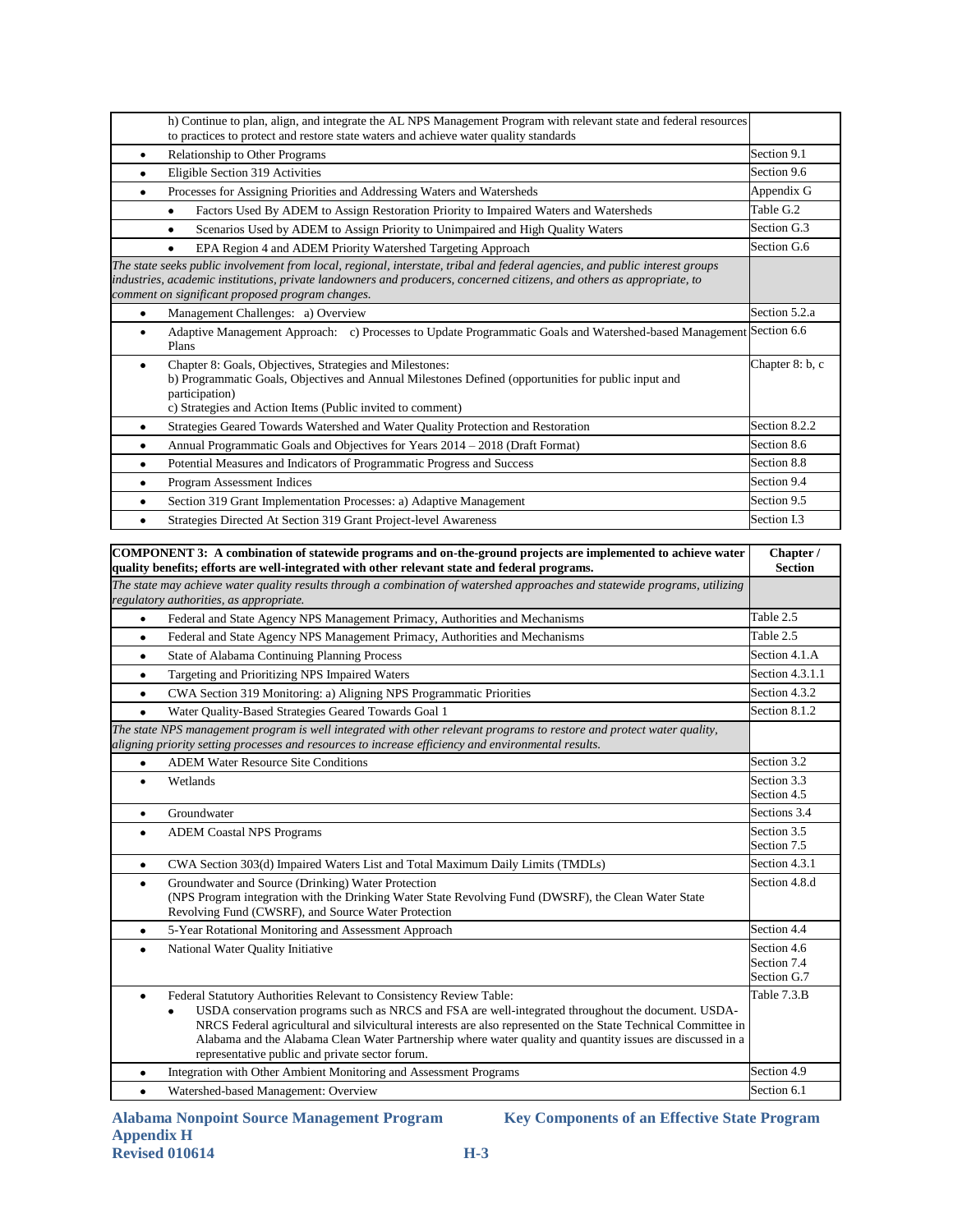| Integration of Federal, State and Local Community-based Programs and Partners                                       | Chapter 7     |
|---------------------------------------------------------------------------------------------------------------------|---------------|
| Federal and State-based NPS Management Partners and Approaches                                                      | Table 7.1.A   |
| NPS Programmatic Goals, Objectives, and Annual Milestones                                                           | Chapter 8     |
| Relationship to Other Programs                                                                                      | Section 9.1.2 |
| Eligible Section 319 Activities                                                                                     | Section 9.6   |
| Memorandums of Agreements/Understanding between Alabama agencies, academic institutions, and other<br>organizations | Table F.6     |
| Processes for Assigning Priorities and Addressing Waters and Watersheds                                             | Appendix G    |

| <b>COMPONENT 4: The program describes how resources are allocated between:</b><br>(a) Abating known water quality impairments from NPS pollution, and<br>(b) Protecting threatened and high quality waters from significant threats caused by present and future NPS impacts. |               |
|-------------------------------------------------------------------------------------------------------------------------------------------------------------------------------------------------------------------------------------------------------------------------------|---------------|
| High Quality and Unimpaired Water Resources<br>$\bullet$                                                                                                                                                                                                                      | Section 3.6   |
| CWA Section 319 Monitoring : C) Section 319 Applicability<br>$\bullet$                                                                                                                                                                                                        | Section 4.3.2 |
| Balancing Watershed Restoration and Protection<br>٠                                                                                                                                                                                                                           | Section 6.5   |
| Programmatic Strategies to Achieve Goal 2 and Objective 2<br>$\bullet$                                                                                                                                                                                                        | Section 8.2.1 |
| Programmatic Strategies to Achieve Goal 3 and Objective 3.x<br>$\bullet$                                                                                                                                                                                                      | Section 8.3.1 |
| Strategies to Achieve Goal 4 and Objectives 4<br>٠                                                                                                                                                                                                                            | Section 8.4.1 |
| Potential Measures and Indicators of NPS Programmatic Progress and Success:<br>$\bullet$<br>III: Protection of High Quality Waters<br>VI: Nonpoint Source Education and Outreach: E) Targets pollution prevention as a NPS pollution<br>٠<br>management practice              | Table 8.8     |
| Programmatic and Project-Level Reporting: D) Water Quality Protection and Restoration Progress Reporting<br>(Healthy Watersheds Initiative)                                                                                                                                   | Section 9.2   |
| Eligible Section 319 Activities<br>٠                                                                                                                                                                                                                                          | Section 9.6   |
| Pollution Prevention (P2)<br>٠                                                                                                                                                                                                                                                | Section F.5   |
| Scenarios Used by ADEM to Assign Priority to Unimpaired and High Quality Waters                                                                                                                                                                                               | Section G.3   |

| COMPONENT 5: The program identifies waters and watersheds impaired by NPS pollution as well as priority<br>unimpaired waters for protection. A process is established to assign priority and to progressively address identified<br>watersheds by conducting more detailed watershed assessments, developing watershed-based plans and implementing<br>the plans. | Chapter /<br><b>Section</b>             |
|-------------------------------------------------------------------------------------------------------------------------------------------------------------------------------------------------------------------------------------------------------------------------------------------------------------------------------------------------------------------|-----------------------------------------|
| The state identifies waters impaired by nonpoint source pollution based on currently available information (e.g., in reports<br>under sections 305(b), 319(h), 303(d), 314(a), and 320), and revises its list periodically as more up-to-date assessment<br>becomes available.                                                                                    |                                         |
| Water Quality Criteria and Water Quality Standards<br>$\bullet$                                                                                                                                                                                                                                                                                                   | Section 4.2                             |
| CWA 305(b) Integrated Water Quality Assessment and Monitoring Report (IR)<br>$\bullet$                                                                                                                                                                                                                                                                            | Section 4.3                             |
| CWA Section 319 Monitoring<br>$\bullet$                                                                                                                                                                                                                                                                                                                           | Section 4.3.2<br>$\frac{1}{2}$ (part C) |
| <b>Integrated Listing Methodology</b><br>$\bullet$                                                                                                                                                                                                                                                                                                                | Table 4.3                               |
| 5-Year Rotational Monitoring and Assessment Approach<br>$\bullet$                                                                                                                                                                                                                                                                                                 | Section 4.4                             |
| The state identifies the primary categories and subcategories causing water quality impairments, threats, risks across the state.                                                                                                                                                                                                                                 |                                         |
| CWA Section 303(d) Impaired Waters List and Total Maximum Daily Limits (TMDLs)<br>$\bullet$                                                                                                                                                                                                                                                                       | Section 4.3.1                           |
| Management Challenges: b) Nonpoint Pollution Causes and Sources<br>٠                                                                                                                                                                                                                                                                                              | Section 5.2                             |
| Agriculture - Introduction<br>$\bullet$                                                                                                                                                                                                                                                                                                                           | Appendix A1                             |
| Agriculture - Causes of Agricultural Nonpoint Source Pollution in Alabama<br>$\bullet$                                                                                                                                                                                                                                                                            | Appendix A2                             |
| Silviculture<br>٠                                                                                                                                                                                                                                                                                                                                                 | Appendix B                              |
| <b>Urban and Construction</b><br>$\bullet$                                                                                                                                                                                                                                                                                                                        | Appendix C                              |
| <b>Resource Extraction</b><br>$\bullet$                                                                                                                                                                                                                                                                                                                           | Appendix D                              |
| <b>Hydrologic Modification</b><br>$\bullet$                                                                                                                                                                                                                                                                                                                       | Appendix E                              |
| Solid Waste and Litter Remediation Overview<br>$\bullet$                                                                                                                                                                                                                                                                                                          | Appendix F.4                            |
| Processes for Assigning Priorities and Addressing Waters and Watersheds Overview<br>$\bullet$                                                                                                                                                                                                                                                                     | Appendix G1                             |
| Factors Used by ADEM to Assign Section 319 Grant Funding Priorities to Impaired Waters<br>$\bullet$                                                                                                                                                                                                                                                               | Appendix G2                             |
| At regular intervals, the state updates the identification of waters impaired or threatened by NPS pollution as part of a single<br>comprehensive state water quality assessment which integrates reports required by the Clean Water Act.                                                                                                                        |                                         |
| CWA 305(b) Integrated Water Quality Assessment and Monitoring Report (IR)<br>$\bullet$                                                                                                                                                                                                                                                                            | Section 4.3                             |
| The state establishes a process to assign priority and to address identified waters and watersheds by conducting more detailed                                                                                                                                                                                                                                    |                                         |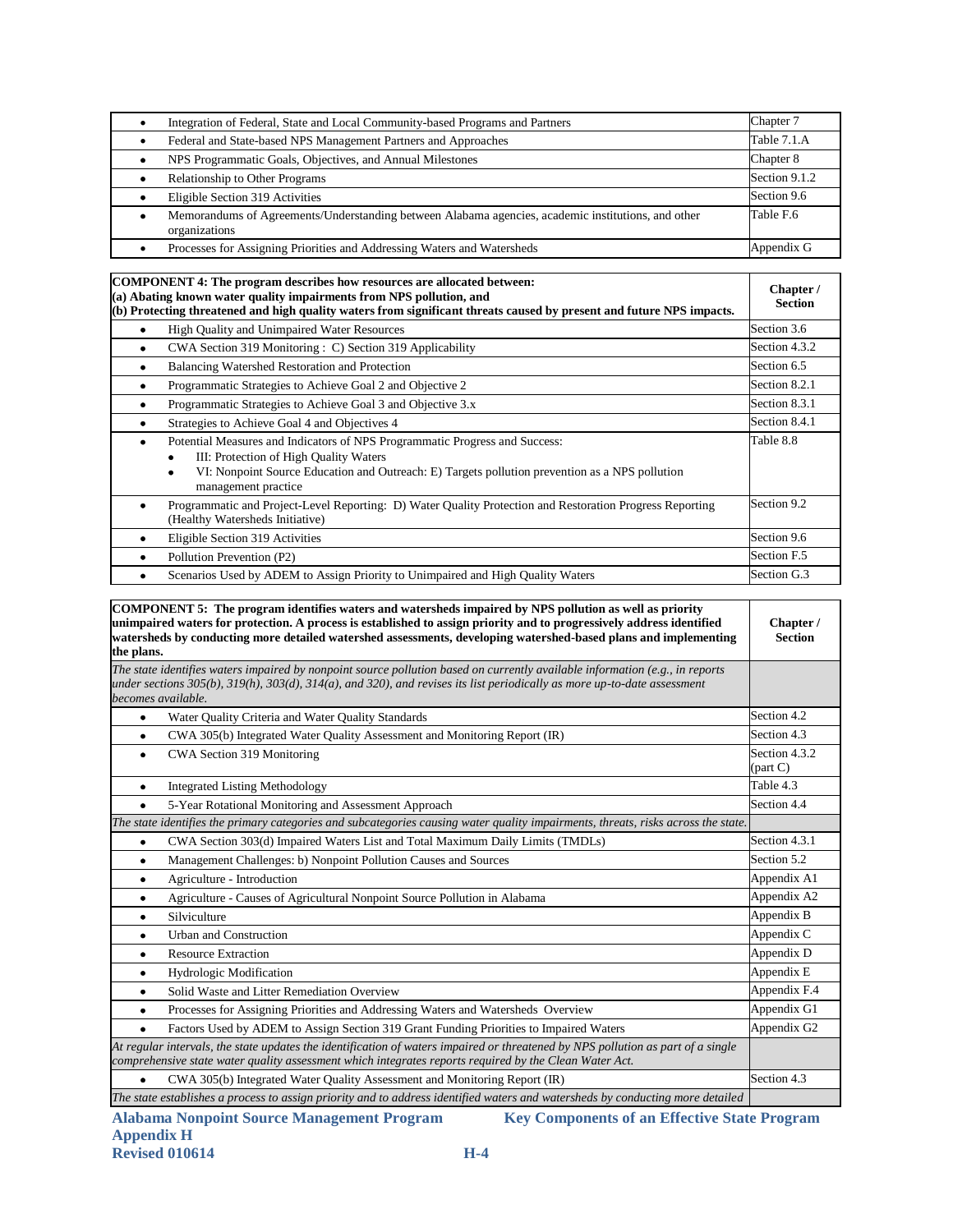| watershed assessments, developing watershed-based plans, and implementing the plans.                                                                                              |                 |
|-----------------------------------------------------------------------------------------------------------------------------------------------------------------------------------|-----------------|
| Targeting and Prioritizing NPS Impaired Waters<br>$\bullet$                                                                                                                       | Section 4.3.1.1 |
| Integration with Other Ambient Monitoring and Assessment Programs<br>٠                                                                                                            | Section 4.9     |
| Development and Implementation of Watershed-based Management Plans<br>$\bullet$                                                                                                   | Section 6.3     |
| Summary of EPA's 9 Key Elements of a Watershed based Management Plan<br>٠                                                                                                         | Table 6.3       |
| Section 319 Grant Implementation Processes                                                                                                                                        | Section 9.5     |
| The state links its prioritization and implementation strategy to other programs and efforts.                                                                                     |                 |
| <b>State of Alabama Continuing Planning Process</b><br>٠                                                                                                                          | Section 4.1.A   |
| Targeting and Prioritizing NPS Impaired Waters<br>٠                                                                                                                               | Section 4.3.1.1 |
| CWA Section 319 Monitoring – Part A<br>$\bullet$                                                                                                                                  | Section 4.3.2   |
| Wetlands<br>٠                                                                                                                                                                     | Section 4.5     |
| National Water Quality Initiative (NWQI)<br>$\bullet$                                                                                                                             | Section 4.6     |
| Citizen Volunteer Monitoring<br>٠                                                                                                                                                 | Section 4.7     |
| Human and Environmental Health Protection<br>$\bullet$                                                                                                                            | Section 4.8     |
| Integration with Other Ambient Monitoring and Assessment Programs<br>٠                                                                                                            | Section 4.9     |
| The state considers wellhead protection areas, ground water recharge areas, and zones of significant ground water/surface<br>water interaction, including drinking water sources. |                 |
| Nonpoint Source Program Water Quality Monitoring and Assessment Overview<br>$\bullet$                                                                                             | Section 4.1     |
| Groundwater and Source (Drinking) Water Protection<br>٠                                                                                                                           | Section 4.8.d   |
| Clean Water State Revolving Fund (SRF)<br>$\bullet$                                                                                                                               | Section 7.6     |
| EPA Programs Relevant to NPS Pollution Management and Water Quality Restoration - Safe Drinking Water<br>٠                                                                        | Appendix G.8    |

**COMPONENT 6: All program components required by section 319(b) of the Clean Water Act are implemented and strategic approaches and adaptive management to achieve and maintain water quality standards as expeditiously as practicable are established. Program components are reviewed and upgraded as appropriate. The program also includes a mix of regulatory, nonregulatory, financial and technical assistance, as needed. Chapter / Section** 6.i An identification of measures (i.e., systems of practices) that will be used to control NPS pollution, focusing on those measures which the state believes will be most effective in achieving and maintaining water quality standards. • CWA Section 303(d) Impaired Waters List and Total Maximum Daily Limits (TMDLs) **Section 4.3.1** Best Management Practices Overview/EPA Resources Section 5.3 Table 5.3 Strategies to Achieve Goal 4 and Objectives 4: E)… Enhance the corporate use of BMP manuals, practices, standards, guidelines, models, technical assistance, technology transfer, etc., to help meet the needs of the state NPS management program Section 8.4.1 Programmatic Strategies to Achieve Goal 5 and Objective 5 (2014 - 2019): D) … Update or create category-specific NPS brochures, maps, manuals, guidelines, handbooks, reports, news articles, standards, forms, public serve announcements, signs, posters, displays, models, etc. Section 8.5.1 • Nonpoint Source Pollution Measures for Agriculture Appendix A • Nonpoint Source Pollution Measures for Silviculture Appendix B • Nonpoint Source Pollution Measures for Urban and Construction Appendix C • Nonpoint Source Pollution Measures for Resource Extraction Appendix D • Nonpoint Source Pollution Measures for Hydrologic Modification Appendix E • Nonpoint Source Pollution Measures and Climate Change Table F.2 • Nonpoint Source Pollution Measures and Environmental Justice Table F.3 • Measures to Control Nonpoint Source Pollution from Solid Waste Threats Table F.4 • Pollution Prevention Strategies Table F.5 • Management of Household Septage Treatment and Disposal Table F.6 • EPA Programs Relevant to NPS Pollution Management and Water Quality Restoration Section G.8 Strategies to Address Nonpoint Sources of Nutrients Table G.4.A • EPA Water Measures: Improve Water Quality on a Watershed Basis Table G.9 • Water Quality Protection and Restoration Framework Section I.5, Table I.5

6.ii An identification of the key programs to achieve implementation of the measures, including, as appropriate, nonregulatory or regulatory programs for enforcement, technical assistance, financial assistance, education, training, technology transfer, and demonstration projects. **Chapter /** 

**Alabama Nonpoint Source Management Program Key Components of an Effective State Program Appendix H Revised 010614 H-5** 

**Section**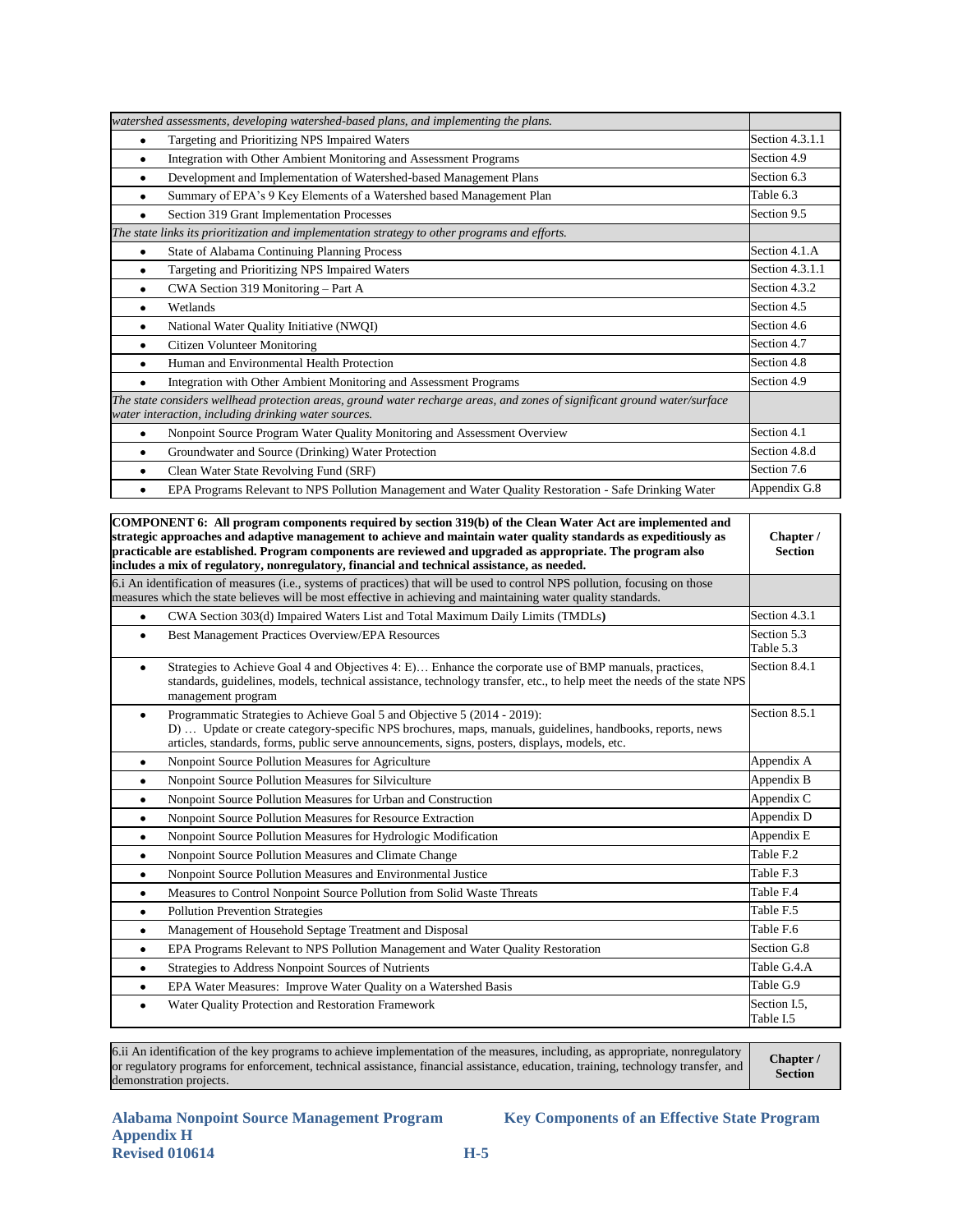| $\bullet$ | Federal and State Agency NPS Management Primacy, Authorities and Mechanisms                                                                                                                                                                                                                              | Table 2.5                  |
|-----------|----------------------------------------------------------------------------------------------------------------------------------------------------------------------------------------------------------------------------------------------------------------------------------------------------------|----------------------------|
| $\bullet$ | <b>Wetland Programs</b>                                                                                                                                                                                                                                                                                  | Section 3.3, 4.5           |
| $\bullet$ | Groundwater and Drinking Water Programs                                                                                                                                                                                                                                                                  | Section 3.4                |
| $\bullet$ | Coastal Programs                                                                                                                                                                                                                                                                                         | Section 3.5                |
| $\bullet$ | Programs Addressing High Quality and Unimpaired Water Resources                                                                                                                                                                                                                                          | Section 3.6                |
| $\bullet$ | Aligning NPS Programmatic Priorities                                                                                                                                                                                                                                                                     | Section 4.3.2, $a)$        |
| ٠         | Integration of Federal, State and Local Community-based Programs and Partners                                                                                                                                                                                                                            | Chapter 7                  |
|           | Federal and State-based NPS Management Partners and Approaches                                                                                                                                                                                                                                           | Table 7.1.A                |
|           | Non-Regulatory-based / Voluntary Partners and Approaches<br>$\bullet$                                                                                                                                                                                                                                    | Table 7.1.B                |
| ٠         | Key NPS Programs Targeting Agriculture                                                                                                                                                                                                                                                                   | Appendix A                 |
| ٠         | Key NPS Programs Targeting Silviculture                                                                                                                                                                                                                                                                  | Appendix B                 |
| ٠         | Key NPS Programs Targeting Urban and Construction                                                                                                                                                                                                                                                        | Appendix C                 |
| $\bullet$ | Key NPS Programs Targeting Resource Extraction                                                                                                                                                                                                                                                           | Appendix D                 |
| $\bullet$ | Key NPS Programs Targeting Hydrologic Modification                                                                                                                                                                                                                                                       | Appendix E                 |
| $\bullet$ | Strategies to Enhance Statewide NPS Education and Outreach                                                                                                                                                                                                                                               | Section I.2                |
| $\bullet$ | Strategies Directed At Section 319 Grant Project-level Awareness                                                                                                                                                                                                                                         | Section I.3                |
| $\bullet$ | Education and Outreach Audiences and Action Items                                                                                                                                                                                                                                                        | Attachment I               |
|           | 6.iii A description of the processes used to coordinate and, where appropriate, integrate the various programs used to<br>implement NPS pollution controls in the state.                                                                                                                                 |                            |
| $\bullet$ | Wetlands                                                                                                                                                                                                                                                                                                 | Section 3.3                |
| $\bullet$ | Groundwater and Drinking Source Waters                                                                                                                                                                                                                                                                   | Section 3.4                |
| $\bullet$ | Coastal                                                                                                                                                                                                                                                                                                  | Section 3.5                |
| $\bullet$ | High Quality and Unimpaired Water Resources                                                                                                                                                                                                                                                              | Section 3.6                |
| $\bullet$ | State of Alabama Continuing Planning Process                                                                                                                                                                                                                                                             | Section 4.1.A              |
| $\bullet$ | Watershed Management Overview                                                                                                                                                                                                                                                                            | Section 6.1                |
| $\bullet$ | Adaptive Management Approach                                                                                                                                                                                                                                                                             | Section 6.6                |
| $\bullet$ | Integration of Federal, State and Local Community-based Programs and Partners Overview                                                                                                                                                                                                                   | Section 7.1                |
| $\bullet$ | Relationship to Other Programs                                                                                                                                                                                                                                                                           | Section 9.1.2              |
| $\bullet$ | Processes for Assigning Priorities and Addressing Waters and Watersheds                                                                                                                                                                                                                                  | Appendix G                 |
| $\bullet$ | Strategies to Enhance Statewide NPS Education and Outreach                                                                                                                                                                                                                                               | Appendix I.2               |
| $\bullet$ | Education and Outreach Audiences and Action Items                                                                                                                                                                                                                                                        | Attachment I               |
|           | 6.iv A schedule with goals, objectives, and annual milestones for implementation at the earliest practicable date: legal<br>authorities to implement the program; available resources; and institutional relationships.                                                                                  |                            |
| ٠         | Nonpoint Source Pollution Management Authorities                                                                                                                                                                                                                                                         | Chapter 2                  |
| ٠         | Goals, Objectives, Strategies and Milestones                                                                                                                                                                                                                                                             | Chapter 8                  |
| $\bullet$ | Agriculture                                                                                                                                                                                                                                                                                              | Appendix A                 |
| ٠         | Silviculture                                                                                                                                                                                                                                                                                             | Appendix B                 |
| $\bullet$ | Urban and Construction                                                                                                                                                                                                                                                                                   | Appendix C                 |
| ٠         | <b>Resource Extraction</b>                                                                                                                                                                                                                                                                               | Appendix D                 |
| $\bullet$ | Hydrologic Modification                                                                                                                                                                                                                                                                                  | Appendix E                 |
|           | 6.v Sources of funding from federal (other than section 319), state, local, and private sources.                                                                                                                                                                                                         |                            |
| ٠         | Federal Partners and Programs Addressing Agricultural Sources of NPS Pollution                                                                                                                                                                                                                           | Appendix A,<br>Section A.7 |
| ٠         | Federal Partners and Programs Addressing Silvicultural Sources of NPS Pollution                                                                                                                                                                                                                          | Appendix B                 |
| $\bullet$ | Federal Partners and Programs Addressing Sources of NPS Pollution from Urban and Construction                                                                                                                                                                                                            | Appendix C                 |
| $\bullet$ | Federal Partners and Programs Addressing Sources of NPS Pollution from Resource Extraction                                                                                                                                                                                                               | Appendix D                 |
| $\bullet$ | Federal Partners and Programs Addressing Sources of NPS Pollution from Hydrologic Modification                                                                                                                                                                                                           | Appendix E                 |
|           | 6.vi. Federal land management programs, development projects and financial assistance programs.                                                                                                                                                                                                          |                            |
| $\bullet$ | Federal and State-based NPS Management Partners and Approaches                                                                                                                                                                                                                                           | Table 7.1.A                |
| $\bullet$ | <b>Federal Consistency</b>                                                                                                                                                                                                                                                                               | Section 7.3                |
| $\bullet$ | Strategies to Achieve Goal 4 and Objectives 4<br>H) Continue to plan, align, and integrate the AL NPS Management Program with relevant state and federal<br>٠<br>resources and practices to protect and restore state waters and achieve water quality standards by leveraging<br>the following programs | Section 8.4.1              |
| $\bullet$ | Relationship to Other Programs                                                                                                                                                                                                                                                                           | Section 9.1.2              |